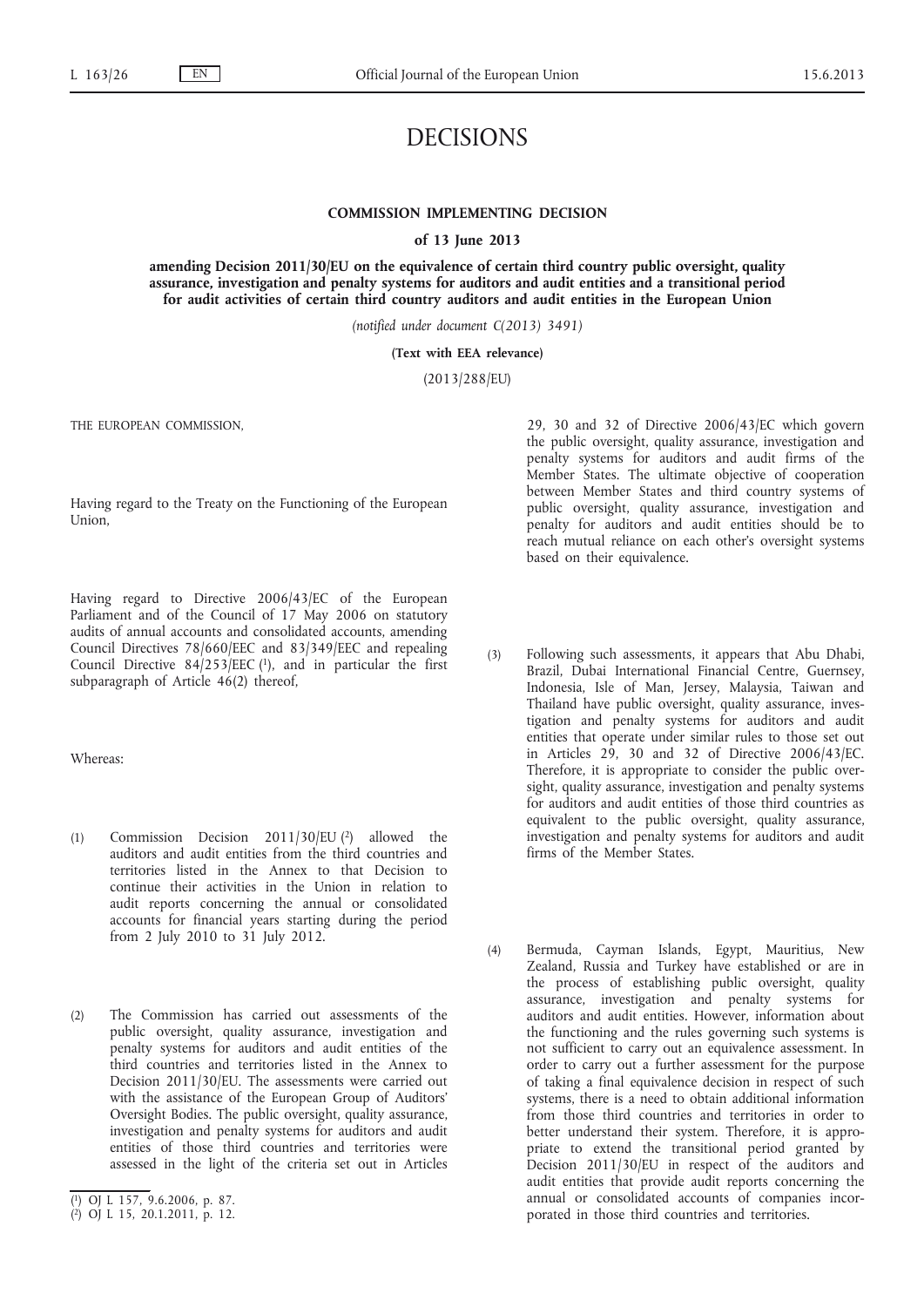- (5) The auditors and audit entities that provide audit reports concerning the annual or consolidated accounts of companies incorporated in Hong Kong, India and Israel benefited from the transitional period granted by Decision 2011/30/EU. Since then, those third countries or territories have not established an independent system of public oversight, quality assurance, investigations and penalties. They have not provided information regarding their audit regulatory and oversight systems. Under these circumstances, it appears that those third countries or territories have not taken the necessary measures to have their audit regulation recognised by the Commission as equivalent to the public oversight, quality assurance, investigation and penalty systems for auditors and audit entities of the Member States. Therefore, the transitional period granted to them by Decision 2011/30/EU should not be extended in respect of the auditors and audit entities that provide audit reports concerning the annual or consolidated accounts of companies incorporated in those third countries.
- (6) In order to protect investors, auditors and audit entities that provide audit reports concerning the annual or consolidated accounts of companies incorporated in the third countries listed in Annex II to this Decision should be able to continue their audit activities during the transitional period in the Union without being registered under Article 45 of Directive 2006/43/EC only if they provide the required information. Provided they give the information, those auditors and audit entities should be able to continue their activities in relation to audit reports concerning annual or consolidated accounts for financial years starting during the period from 1 August 2012 to 31 July 2015. This Decision should not affect the right of the Member States to apply their investigation and penalty systems in respect of such auditors and audit entities.
- (7) Decision 2011/30/EU should therefore be amended accordingly.
- (8) The measures provided for in this Decision are in accordance with the opinion of the Committee established by Article 48(1) of Directive 2006/43/EC,
- HAS ADOPTED THIS DECISION:

#### *Article 1*

Decision 2011/30/EU is amended as follows:

(1) in Article 1, the following second paragraph is added:

'For the purpose of Article 46(1) of Directive 2006/43/EC, the public oversight, quality assurance, investigation and penalty systems for auditors and audit entities of the following third countries and territories shall be considered equivalent to the public oversight, quality assurance, investigation and penalty systems for auditors and audit firms of the Member States in relation to audit activities concerning annual or consolidated accounts for financial years starting from 1 August 2012:

- (1) Abu Dhabi;
- (2) Brazil;
- (3) Dubai International Financial Centre;
- (4) Guernsey;
- (5) Indonesia;
- (6) Isle of Man;
- (7) Jersey;
- (8) Malaysia;
- (9) Taiwan;
- (10) Thailand.';
- (2) Article 2 is amended as follows:
	- (a) in the introductory phrase of paragraph 1 the words 'the Annex' are replaced by 'Annex I';
	- (b) paragraphs 2, 3 and 4 are replaced by the following:

'2. Member States shall not apply Article 45 of Directive 2006/43/EC in relation to auditors and audit entities that provide audit reports concerning the annual or consolidated accounts of companies incorporated in the third countries and territories listed in Annex II to this Decision, as referred to in Article 45(1) of that Directive, for financial years starting during the period from 2 July 2010 to 31 July 2015, in cases where the auditor or audit entity concerned provides the competent authorities of the Member State with all of the following:

- (a) the name and address of the auditor or audit entity concerned and information about its legal structure;
- (b) where the auditor or the audit entity belongs to a network, a description of the network;
- (c) the auditing standards and independence requirements which have been applied to the audit concerned;
- (d) a description of the internal quality control system of the audit entity;
- (e) an indication of whether and when the last quality assurance review of the auditor or audit entity was carried out and, unless this information is being provided by the third country competent authority, the necessary information about the outcome of the review. Where the necessary information about the outcome of the last quality assurance review is not public, the competent authorities of Member States shall treat such information on a confidential basis.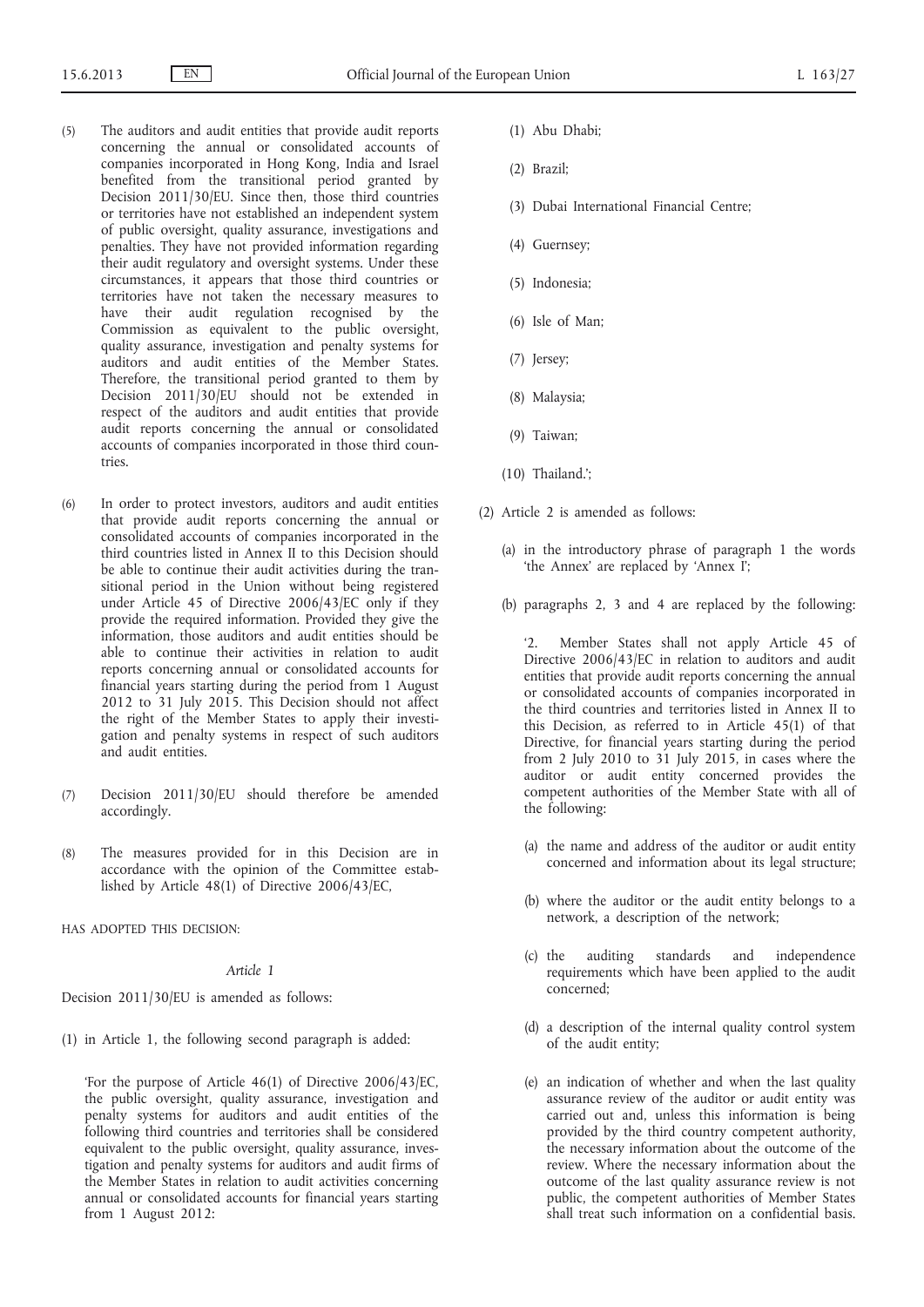3. Member States shall ensure that the public is informed about the name and address of auditors and audit entities that provide audit reports concerning the annual or consolidated accounts of companies incorporated in the third countries listed in Annex II to this Decision and about the fact that the public oversight, quality assurance, investigation and penalty systems of those countries and territories are not yet recognised as equivalent under Article 46(2) of Directive 2006/43/EC. For those purposes, the competent authorities of Member States referred to in Article 45 of Directive 2006/43/EC may also register the auditors and audit entities that carry out audits of the annual or consolidated accounts of companies incorporated in the third countries listed in Annex II to this Decision.

4. Notwithstanding paragraph 2, Member States may apply their investigation and penalty systems to the auditors and audit entities that carry out audits of the annual or consolidated accounts of companies incorporated in third countries listed in Annex II.';

(c) the following paragraph 5 is added:

'5. Paragraph 2 shall be without prejudice to cooperative arrangements on quality assurance reviews between the competent authorities of a Member State and the competent authorities of a third country listed in Annex II provided that such an arrangement meets all the following criteria:

- (a) it includes carrying out quality assurance reviews on the basis of equality of treatment;
- (b) it has been communicated in advance to the Commission;
- (c) it does not pre-empt any Commission decision under Article 47 of Directive 2006/43/EC.';
- (3) Article 4 is replaced by the following:

*'Article 4*

Point 10 of the first paragraph of Article 1 shall cease to apply on 31 July 2013.';

- (4) the Annex is replaced by Annex I to this Decision;
- (5) Annex II is added as set out in Annex II to this Decision.

#### *Article 2*

This Decision is addressed to the Member States.

Done at Brussels, 13 June 2013.

*For the Commission* Michel BARNIER *Member of the Commission*